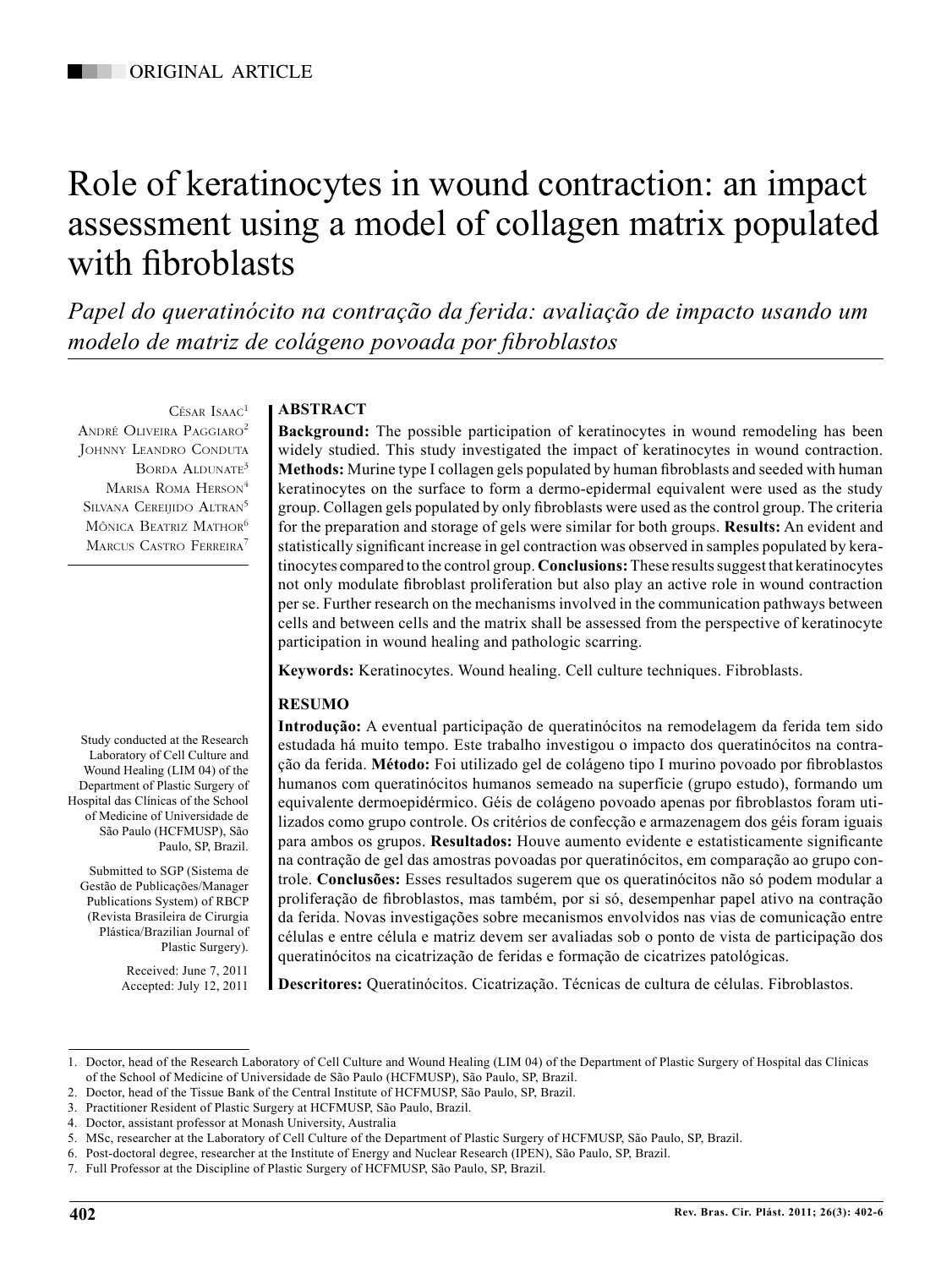#### **INTRODUCTION**

Tissue damage induces a sequence of biochemical and cell reactions that are intended to repair the integrity of tissues. The healing process involves a tuned "orchestra" of cells, in which each participant interacts with others.

Many aspects of this intercellular communication remain unclear, despite the unquestionable fact that cells are responsible for growth factor release and other signaling molecules that actively participate in the wound healing process, modulating the microenvironment and cellular responses<sup>1,2</sup>. Among the components of this orchestra, fibroblasts perform many functions in wound healing. First, fibroblasts proliferate at the wound site and secrete collagen in the extracellular matrix, filling the void and creating a new structural support for the epidermis to proliferate. Second, fibroblasts contract the wound bed, an action that begins 4 to 5 days after injury and reaches its peak 12 to 15 days after injury. This feature can persist for longer periods, especially if the wound is still open<sup>3-7</sup>.

Bioengineering has revolutionized research in the healing area, enabling the establishment of in vitro models and cell culture systems that mimic different stages of wound healing. In particular, keratinocyte cultures on dermal substitutes provide an improved setting for observing these cells with the underlying matrix.

In 1979, Bell et al. $8$  established the model of a murine collagen gel populated with fibroblasts, whose contractile function determined by such cells could be assessed and modified by the action of modulators. This became a classic model for collagen remodeling assessment and wound contraction studies $9,10$ .

The possible involvement of keratinocytes in wound remodeling was suggested by Souren et al.<sup>11</sup> in 1989. These authors reported that collagen gels could be rearranged if keratinocytes were seeded on their surfaces, an effect that was not observed if the cells were seeded inside a gel.

Research on dermo-epidermal substitutes by Ralston et al.12 using a collagen gel populated with fibroblasts as a bed for cultured keratinocytes revealed that keratinocytes participate in the contraction of the extracellular matrix.

During the preparation of dermo-epidermal composites in the research laboratory where this study was conducted, it was observed that the epidermis had an area larger than its dermal substrate when it was released from the dermis, as if the keratinocyte layer had been released from the force of contraction and adhesion. It was also observed that dermal surfaces populated with keratinocytes suffered progressive contraction as the cells proliferated and reorganized in a confluent and multi-layered epithelium<sup>13</sup>. These intriguing observations reinforce the suggestion that keratinocytes play an active role in wound contraction.

This study aimed to assess and quantify the potential role of keratinocytes in wound contraction using an in vitro and preset model of collagen gel contraction populated with fibroblasts.

#### **METHODS**

#### **Primary Culture of Keratinocytes and Fibroblasts**

Human keratinocytes and fibroblasts were isolated from surgical remains of skin donated for research by five healthy women ranging in age from 18 to 42 years.

Keratinocytes were isolated by chemical enzymatic dissociation, as described by Rheinwald & Green<sup>14</sup>. Cells obtained between the second and fifth passages were counted and resuspended in culture medium containing 60% Dulbecco's Modified Eagle's Medium (DMEM) (GIBCO – Life Technologies, Baltimore, USA), 30% Ham 12% (GIBCO – Life Technologies, Baltimore, USA), 10% fetal calf serum (GIBCO – Life Technologies, Baltimore, USA), 4 mM glutamine (GIBCO – Life Technologies, Baltimore, USA), 0.18 mM adenine (Sigma Chemical – St. Louis, USA), 5 μg/ml insulin (Sigma Chemical - St. Louis, MO, USA), 0.4 μg/ml hydrocortisone (Sigma Chemical - St. Louis, USA), 0.1 mM cholera toxin (Sigma Chemical - St. Louis, USA), 2 mM triiodothyronine (Sigma Chemical - St. Louis, USA), and an antibiotic solution (penicillin 100 UI/ ml/streptomycin 100 μg/ml) (Sigma Chemical - St. Louis, USA).

Primary keratinocyte cultures were established by seeding cells  $(5 \times 10^6)$  suspended in 5 ml of the culture medium described above in 25-cm² cell culture flasks (Falcon). Cells were maintained in an incubator (Fisher) with an atmosphere of 5%  $CO_2$  at 37 °C. After 24 hours, 10 μg/ml of epidermal growth factor was added to the culture medium (Sigma Chemical - Louis, USA). The medium was changed every 48 hours until the cells became subconfluent, after which they were trypsinized and seeded on collagen gels previously populated by fibroblasts.

Human fibroblasts were obtained by the explantation technique described by Carrel & Burrows<sup>15</sup>: skin fragments of partial thickness and devoid of subcutaneous tissue were attached to 25-cm² surface culture plates and bathed in DMEM culture medium, 10% fetal calf serum, and 1% antibiotic solution (100 IU/ml of penicillin/streptomycin 100 μg/ml). The culture medium was changed every three days, and cells were kept in an incubator with an atmosphere of 5%  $CO<sub>2</sub>$  at 37 °C. Fibroblasts migrated to the exterior of the skin fragments after a few days, and the fragments were subsequently removed while the cells proliferated on the flask's surface. After reaching subconfluency, cultures were repeatedly amplified until the desired number of cells was obtained.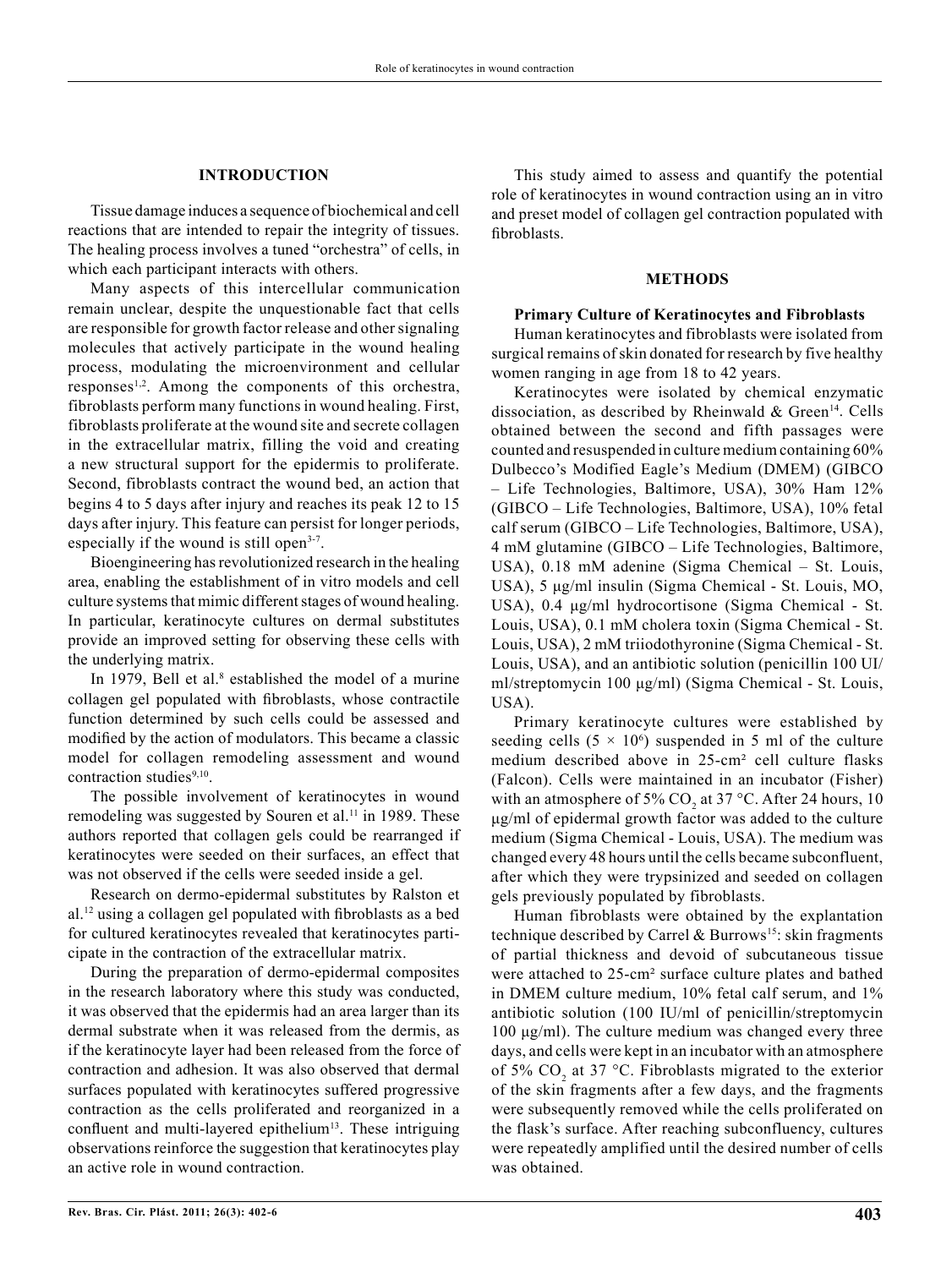#### **Preparation of a Collagen Matrix Populated with Fibroblasts**

The collagen solution was prepared according to the protocol proposed by Bell et al.<sup>8</sup>, in which the tail tendons of Wistar-Furth type rats were aseptically removed and placed in a container with diluted acetic acid at a ratio of 1:1000 (250 ml of acid solution/tail). The mixture was stored at 4 °C. After two weeks, a viscous solution was obtained that split into the following two phases after centrifugation at 500 rpm for one hour: a supernatant fraction that mainly contained solubilized type I collagen, which was removed and stored at  $4^{\circ}$ C (soluble acid), and a residual fraction that represented acid-insoluble collagen, which was discarded.

The protocol proposed by Collagen Biomaterials<sup>16</sup> was used to produce type I collagen gels. The gels consisted of a mixture of 100  $\mu$ l of PBS (10×) with 100  $\mu$ l of sodium hydroxide (NaOH) (0.1 M), 400 µl of the fibroblast suspension (5  $\times$  10<sup>4</sup>) in PBS (1 $\times$ ), and 400 µl of collagen solution.

Two-thirds of the prepared gels were used for keratinocyte seeding (hereafter called co-cultures, i.e., keratinocytes in a collagen gel populated with fibroblasts), and a third of these were used as control samples (collagen gels containing only keratinocytes).

### **Keratinocyte Seeding on Collagen Gels Containing Fibroblasts**

After collagen gels containing fibroblasts had been polymerized for 12 hours, keratinocytes  $(1.2 \times 10^5)$  were seeded on the surface of each gel. Both co-cultures and controls were embedded in the culture medium and kept in an incubator at 37 °C and 5% of  $CO_2$  for another 48 hours. This procedure was repeated in duplicate for each of the five different keratinocyte cell donors.

#### **Collagen Gel Contraction**

The area of the collagen gel populated with fibroblasts was photographed using a digital camera<sup>1</sup> (SONY Cybershot, 3.2 megapixels) at 0, 12, 24, 36, and 48 hours after detachment from the well matrices. Gel area measurement was performed using the software UTHSCSA Image Tool for Windows version  $3.0^{17}$ . The calculation was performed in triplicate and the resulting value represented the arithmetic mean of the triplicates, which was obtained in pixels and converted to square centimeters.

#### **Statistical Analysis**

The areas of the gels (co-culture and control) at the measured intervals were assessed using the nonparametric statistical test of ANOVA.

#### **RESULTS**

Progressive contraction of matrices occurred within a range of 48 hours after the gels were released from the walls of the wells. Macroscopically detectable contraction was not observed after this period (Figure 1).

Table 1 shows the average area of control gels (fibroblast/ collagen gel) during different intervals (initial - time  $0 = 1.96$ cm² area). The average areas of co-culture gels (keratinocytes + fibroblasts/collagen gel) measured at different intervals are shown in Table 2 (initial - time  $0 = 1.96$  cm<sup>2</sup> area).

The contraction of control gels was significantly smaller (approximately 0.27 cm² area reduction) compared to the contraction of co-culture gels (mean reduction of 1.53 cm²). Figure 2 shows the different contractions of collagen gels populated only by fibroblasts (controls) and keratinocytes seeded on collagen gels populated with fibroblasts (co-cultures) for the period of the experiment.

The gels seeded with keratinocytes (co-cultures) showed significantly greater contraction than the control group ( $P \leq$ 0.0001 and  $\alpha = 0.05$ ).

#### **DISCUSSION**

This experimental study assessed changes in the contraction of collagen gels populated with fibroblasts in the presence of keratinocytes.

The experimental model of extracellular matrix contraction has been used in wound healing studies since its development by Bell et al.<sup>8</sup>. Scattered fibroblasts in the collagen matrix behave more similarly to fibroblasts in vivo than those grown in a monolayer. Likewise, proliferation is slower in cells scattered in the extracellular matrix.

Generally speaking, three-dimensional models are best used in the study of relationships and interferences between components of the analyzed system, whereas monolayer cultures better assess behavior and cellular activity. However,



*Figure 1 – Matrix contraction 48 hours after gels were released from the walls of the wells. A, a collagen gel populated with fibroblasts and keratinocytes (study group). B, a collagen matrix populated only with fibroblasts (control group).*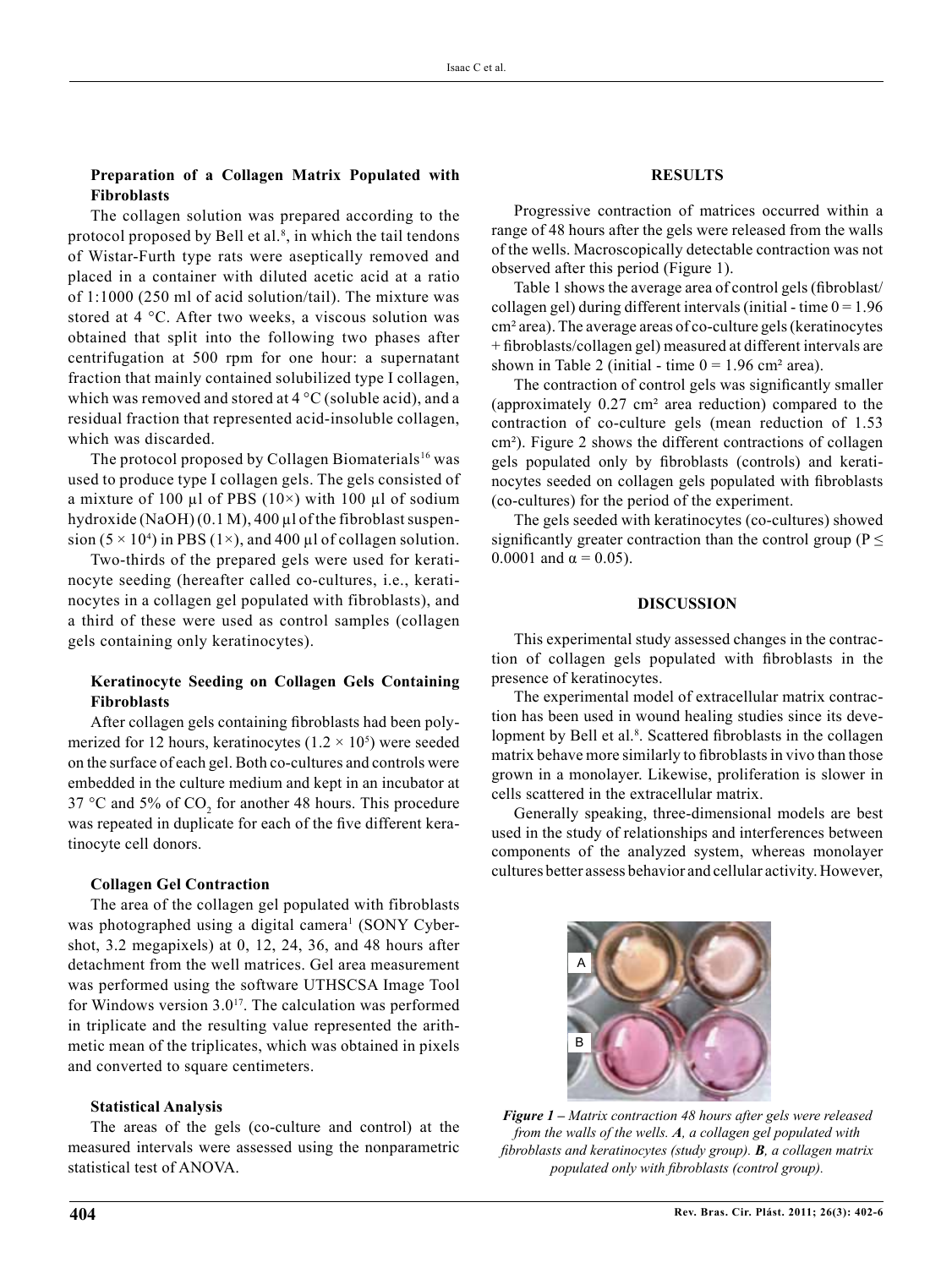| Table T – Control get, areas (Cm ) at unferent three of the experiment - maximum, minimum, average, and standard deviation. |                            |                            |         |                                |  |  |
|-----------------------------------------------------------------------------------------------------------------------------|----------------------------|----------------------------|---------|--------------------------------|--|--|
| Control group – area $(cm2)$                                                                                                |                            |                            |         |                                |  |  |
| Time (hours)                                                                                                                | <b>Maximum</b> contraction | <b>Minimum contraction</b> | Average | <b>SD</b> - Standard Deviation |  |  |
|                                                                                                                             | .96                        | .96                        | .96     |                                |  |  |
|                                                                                                                             | . . 72                     | .68                        |         | 0.04                           |  |  |
| 24                                                                                                                          | 1.68                       | 1.57                       | 1.64    |                                |  |  |
| 36                                                                                                                          | .77                        | .68                        | 1.73    | 0.05                           |  |  |
| 48                                                                                                                          | .79                        | . 54                       | .69     |                                |  |  |

**Table 1 –** Control gel: areas (cm²) at different times of the experiment - maximum, minimum, average, and standard deviation.

**Table 2 –** Co-culture gel: maximum, minimum, average, and the standard deviation of the areas (cm²) at different experimental times**.**

| Study group – area $(cm2)$ |                            |                            |         |                                |  |  |
|----------------------------|----------------------------|----------------------------|---------|--------------------------------|--|--|
| Time (hours)               | <b>Maximum contraction</b> | <b>Minimum contraction</b> | Average | <b>SD</b> - Standard Deviation |  |  |
|                            | .96                        | l.96                       | 1.96    |                                |  |  |
| 12                         | l.18                       | 0.51                       | 0.85    | 0.34                           |  |  |
| 24                         | l.05                       | 0.46                       | 0.67    |                                |  |  |
| 36                         |                            | 0.4                        | U.O     |                                |  |  |
| 48                         | 0.51                       | 0.21                       | 0.43    |                                |  |  |



*Figure 2 – Model of a collagen matrix populated with cells (cm²) in relation to the experimental time frame (* $P \le 0.0001$ *).* 

some authors observed that the initial construction of the model may modify the results of gel contraction measurement<sup>18,19</sup>.

Bell et al.<sup>8</sup> showed that after 48 hours of the onset of contraction, the matrix becomes stable without significant signs of collagen gel contraction. This information was used to establish the timetable proposed in this paper.

The literature indicates that gels attached to well walls exhibit reduced thickness without changes in the diameter. However, the mechanical release of gels from the walls results in a three-dimensional contraction of these gels, with thickness and diameter changes due to the random distribution of collagen fibers and fibroblast action over such fibers.

Another factor that may modify model contraction is the number of fibroblasts seeded in the collagen solution: in theory, the observed contraction increases as the number of cells increases. However, after a certain number of fibroblasts is reached per volume unit of collagen solution, no apparent significant increase or measurable change is observed in the matrix contraction<sup>19</sup>. The literature indicates that quantities between  $3 \times 10^5$  and  $5 \times 10^5$  fibroblasts/well of 1.96 cm<sup>2</sup> of area are sufficient to promote gel contraction consistent with what occurs in  $viyo<sup>20</sup>$ .

A previous studies conducted in the same laboratory as the work described herein determined that less than  $5 \times 10^4$ fibroblasts seeded in 1.96 cm² wells do not generate contraction (unpublished data). Therefore, this number of cells was selected for the present study so that there was less influence of fibroblasts in the contraction of these gels, thus allowing better characterization of the participation of keratinocytes in this phenomenon.

These results clearly demonstrate that the collagen gels populated with fibroblasts that received keratinocytes had significantly higher rates of contraction compared to controls. The final area of gels seeded with keratinocytes was up to five times smaller than the area of control gels. Given that the systems were similar and varied only in the action of